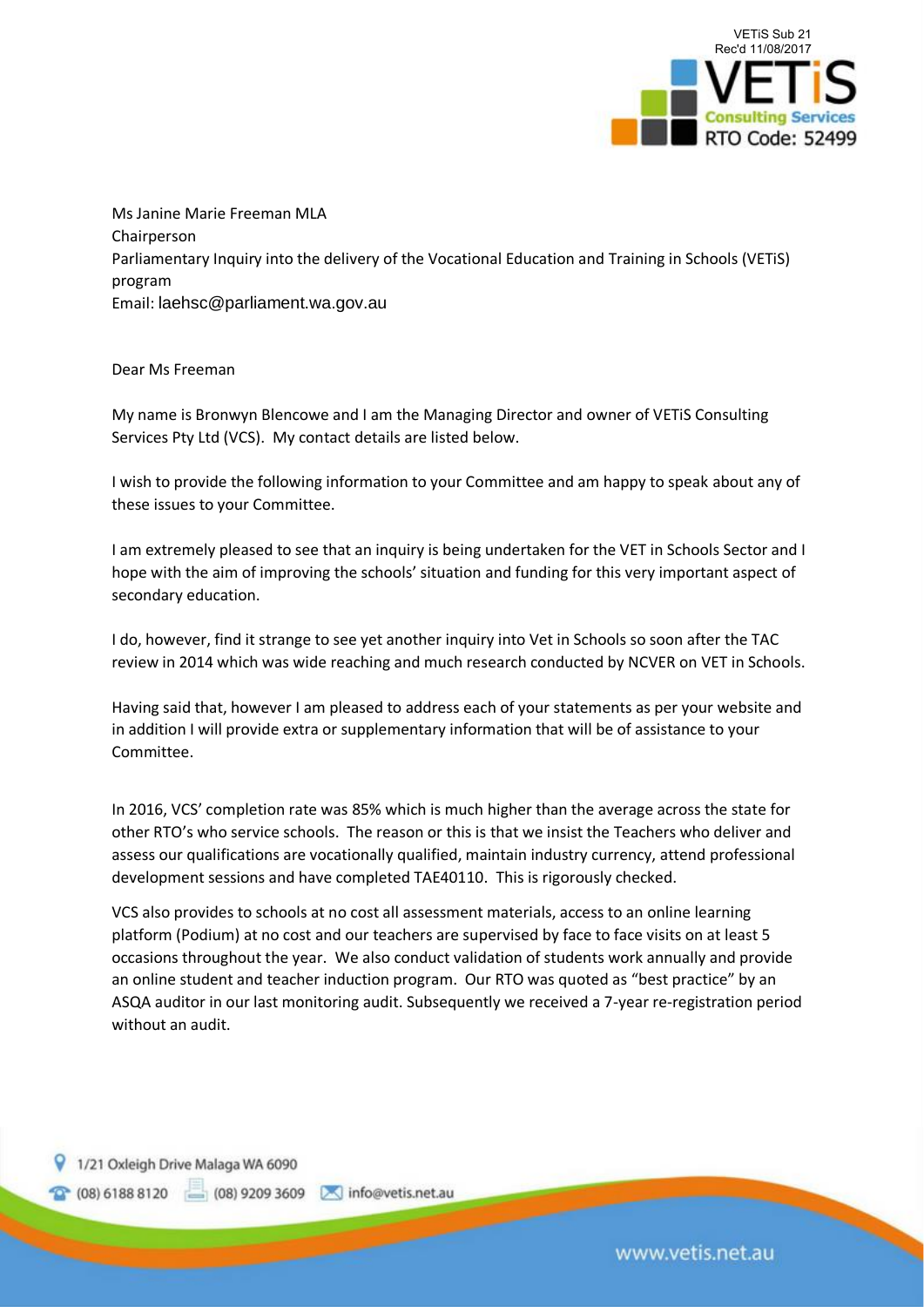

# **Statistics for WA and comparison to VCS Average across the state of WA**

There are approximately (2016) 36058 students across Year 8‐12 who enrolled in a vocational qualification with a completion rate on average of 57.8% in WA (see table 5.7 image below)

#### **School Curriculum and Standards Authority**

Table 5.7 Number of students enrolled in at least one VET qualification (enrolled in at least one UoC) who completed at least one VET qualification.

| <b>School Sector</b> | 2016            |                  |                 |                  |                 |                  |                 |                  |                 |                  |
|----------------------|-----------------|------------------|-----------------|------------------|-----------------|------------------|-----------------|------------------|-----------------|------------------|
|                      | Year 8/9        |                  | Year 10         |                  | Year 11         |                  | Year 12         |                  | <b>Persons</b>  |                  |
|                      | <b>Enrolled</b> | <b>Completed</b> | <b>Enrolled</b> | <b>Completed</b> | <b>Enrolled</b> | <b>Completed</b> | <b>Enrolled</b> | <b>Completed</b> | <b>Enrolled</b> | <b>Completed</b> |
| Government           | 104             | 0                | 2173            | 1061             | 13204           | 3804             | 10183           | 9088             | 25664           | 13953            |
| Catholic             | 0               | 0                | 985             | 711              | 2426            | 948              | 2428            | 2249             | 5839            | 3908             |
| Independent          | 0               |                  | 664             | 439              | 2159            | 1032             | 1732            | 1523             | 4555            | 2994             |
| <b>Total</b>         | 104             | 0                | 3822            | 2211             | 17789           | 5784             | 14343           | 12860            | 36058           | 20855            |

Source: http://www.scsa.wa.edu.au/ data/assets/pdf file/0018/373212/Table-5.7-VET-Qualification‐Enrolments‐and‐Completions‐by‐system‐sector‐2016.PDF

# **How well the program is meeting the needs of schools, students and industry**

In my opinion as a professional educator, the VET in Schools programs (if delivered and assessed correctly and to industry standards) meets the needs of schools, students and industry.

There are a lot of factors that will affect this however and these are listed below.

- 1. Qualifications and industry experience of the teachers who deliver and assess the programs at school.
- 2. The effectiveness of the RTO was who "assessed" the teacher for their TAE40110.
- 3. The capability of the teacher to "facilitate learning" in VET and conduct VET Assessments.
- 4. The advice and guidance provided to the student and the parent about the VET courses that can be delivered at their school and how these may best fit the student's capability, interests and needs.
- 5. Funding provided to the school for use in the VET program and funding to better support students with special needs.
- 6. The professionalism and integrity of the teachers delivering and assessing VET programs.
- 7. The physical resources available to the school for the VET program
- 8. Internet capability at the school for the students to access learning materials, research and submit evidence documents.



 $2 (08) 61888120$ 

(08) 9209 3609 \ info@vetis.net.au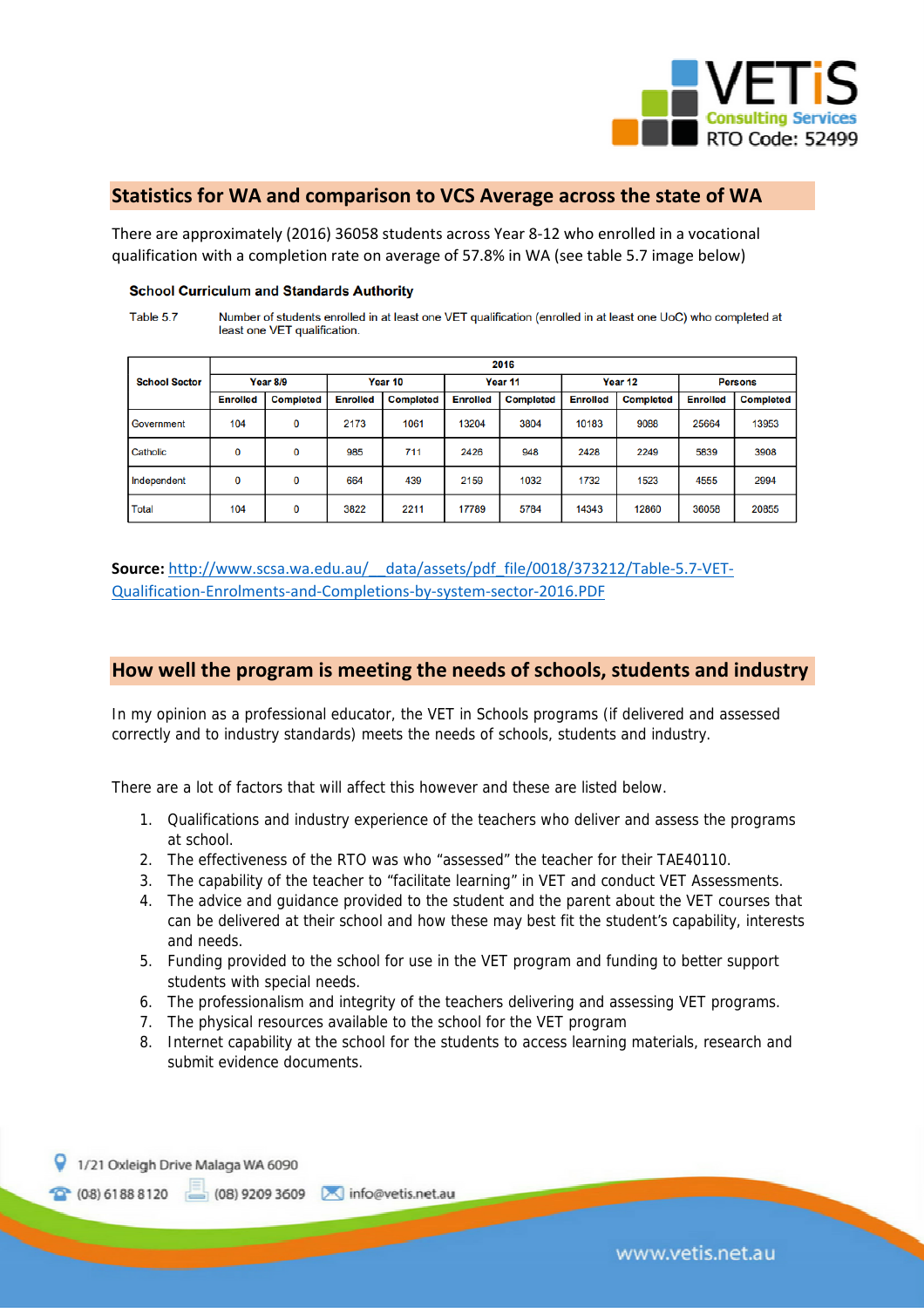

I will address each of these factors.

**1. Qualifications and industry experience of the teachers who deliver and assess the programs at school.** 

Secondary teachers mostly graduate with a degree in education or arts (some with grad dip in education or arts) and have generally been placed in schools to do "prac" teaching as part of their course. At no stage are they trained in how to deliver a VET qualification and in many cases, have no idea about how to facilitate learning from what I have seen and experienced with a lot of secondary teachers.

If the school is lucky they have a graduate who had a trade previously and is retraining as a teacher, so they have the qualification and industry experience but do not have the TAE40110.

### **Recommendation:**

Modify the teaching degree to include training and assessment in a VET context and include the TAE40116 (new qualification) in the Teaching degree (delivered by a qualified instructor through an RTO) as well as gaining a vocational qualification whilst doing their teaching degree.

If this was to happen, it would save the school a lot of money in terms of RPL for teachers in TAE and vocational qualifications (around \$3500 per teacher, thus saving the State money) and schools would get pre-qualified teachers to deliver VET instead of constantly being hounded by RTO's to be compliant.

### **2. The effectiveness of the RTO was who "assessed" the teacher for their TAE40110.**

Whilst RTO's are constantly audited by TAC and ASQA, shoddy and non-compliant RTO's still get through audits by a variety of means. Some RTO's assessing teachers for RPL have been identified by VCS as "red flags". This means if the teacher has been assessed by those RTO's we basically do a mini TAE course to upskill the teacher prior to commencing delivery. We do not charge for this as we HAVE TO accept their TAE under the standards. For these teachers, we encourage more PD sessions they are required to attend for this area.

#### **Recommendation:**

Tender out to Australia Wide the RPL or Training of Teachers in TAE40116 if recommendation 1 does not get approved. In the tender, I would recommend that the DOE surveys all RTO's who auspice those teachers and get comments on the teacher's performance in TAE related areas. I would also recommend that no RTO who auspices schools be permitted to tender as this is a direct conflict of interest. The DOE would also need a monitoring process of those teachers to assess their performance and knowledge on a regular basis, or compulsory PD sessions each year that all teachers must attend.

1/21 Oxleigh Drive Malaga WA 6090

 $2 (08) 61888120$ 

(08) 9209 3609 \ info@vetis.net.au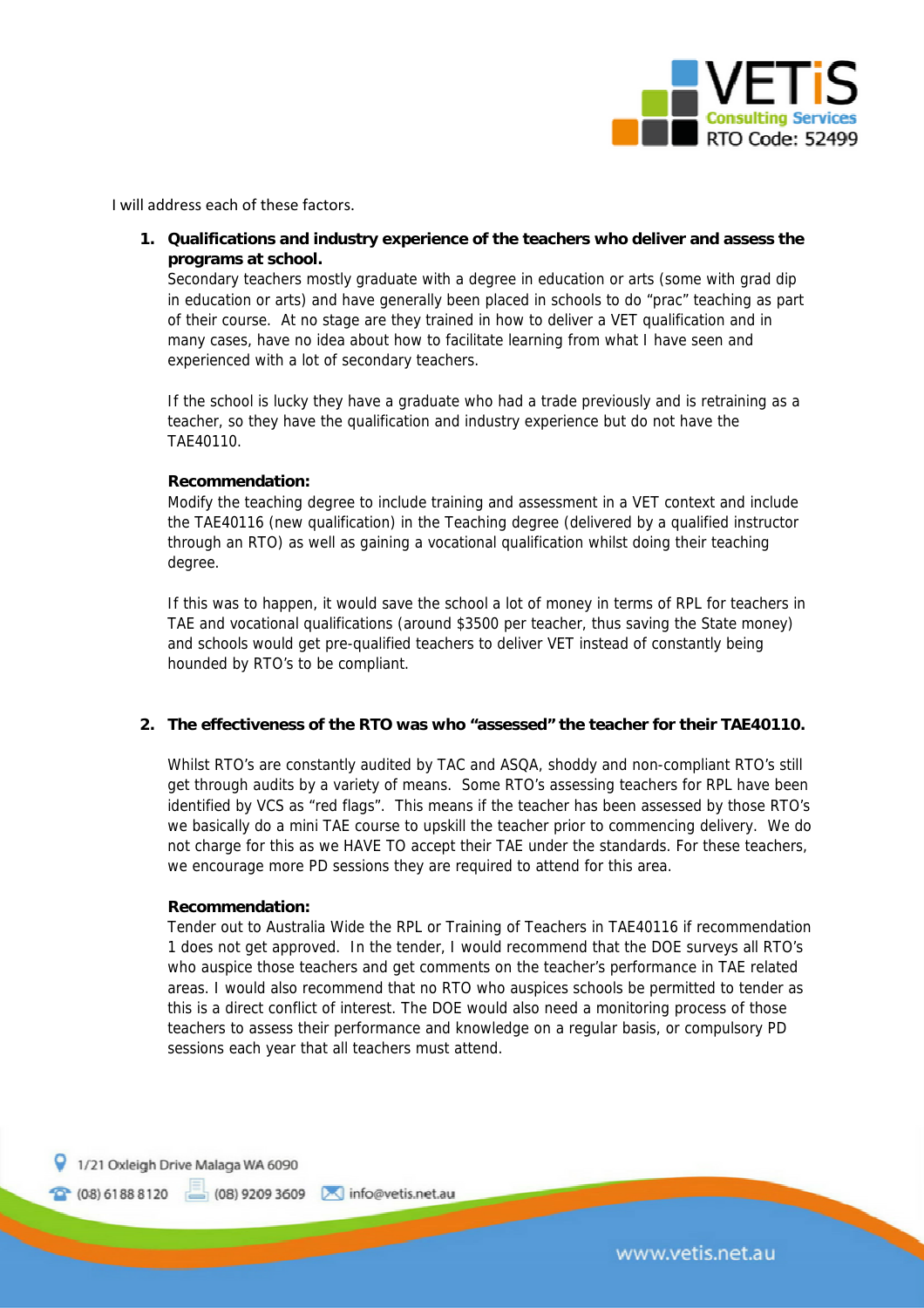

# 3. **Technology in the classroom and the capability of the teacher to "facilitate learning" in VET.**

A teacher is no longer a person who just stands up the front and lectures to students. They have many roles such as a transmitter of information, a facilitator of learning, a resource person, a counsellor and an assessor. They are a person who needs to have high levels of technical skills and how to utilise these skills to improve students learning and motivation. Teachers sometimes need to be dragged into the  $21^{st}$  Century to embrace  $21^{st}$  Century technology.

We often hear horror stories from teachers that they can't use internet or Microsoft Office software, they don't know how to clear their inboxes when they are full thus impinging on communication with students, parents and the RTOs, let alone using technology to support learning for the students.

Teachers are trained through their Degree in Education to a trainer of content knowledge (therefore, they specialise in one area) as opposed to a "facilitator" of learning. A facilitator is a process expert who leads discussions, helps students learning from their own experiences and shared information and shows students how to learn.

Teachers are being left behind by students and industry trainers in both technology and facilitation skills. They are not preparing students for the workforce nor surviving in a technological world.

Some teachers believe that all they need to do is to give the students the assessments and let them get on with it, rather than facilitate their learning and then assess them.

Some teachers prefer RTO's assessments that are "easy" – i.e. just tick and flick so it makes their job easier. The outcome of this is a poorly trained graduate who is unemployable and the RTO getting a bad name as well as the RTO being non‐compliant.

Classrooms need to change; teacher's skills need to be radically updated and technological tools need to be allowed to be used in schools e.g. You Tube, I‐Phones in class, Internet Links and increasing the number of students permitted to use internet at the same time in the school (not just one link between 3 or 4).

Speed of the internet has increased dramatically and 100up and 100 down is now available (VCS has this in place), yet a lot of metropolitan schools still don't have the infrastructure for internet let alone fast internet connections. In some cases, Regional and Rural schools have better internet connections.

1/21 Oxleigh Drive Malaga WA 6090

2 (08) 6188 8120 (08) 9209 3609 M info@vetis.net.au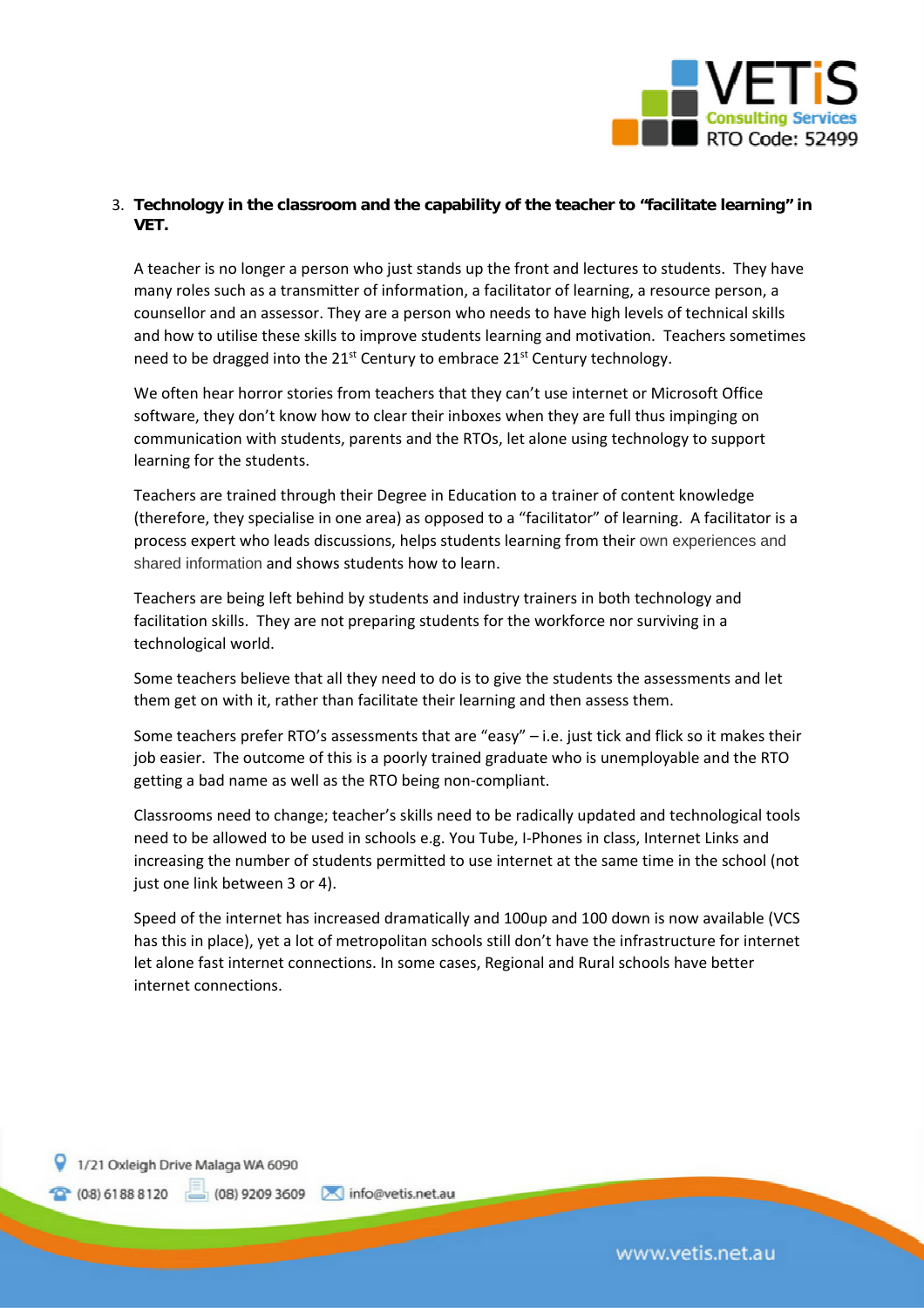

#### **Recommendation:**

- 1. The Degree in Education needs to be revamped to consider skills such as Facilitation Techniques, Strategies for learning e.g. Constructivist theory and teachers need to be mentored and assessed in these skills by high quality training and industry practitioners.
- 2. Remove restrictions in all schools and allow students access to You Tube, internet links in Assessment Books.
- 3. More computers in the classroom for students to access. One school who teaches Business does not have access to a computing lab for most time for this course.
- 4. Restructure/Fund more internet speed and connections so that every child has access during the day at school in the classroom.
- 5. Remove the restrictions on mail size for Teachers and size of email boxes.
- 6. Retraining and upskilling teachers in facilitating learning using technology and practitioner skills.

# **Challenges for regional and remote areas**

- 1. The challenges for schools participating in VET in Schools in rural and regional areas is the lack of funding for teachers to attend Professional Development, teachers gaining their TAE and vocational qualifications, travel and accommodation costs for RTO's to visit face to face rather than skype, email or phone calls; and lack of funds for relief (limited budgets being allocated to VET programs).
- 2. The other challenge is to get a qualified trainer/assessor to deliver VET in Schools programs in remote locations. (High turnover of staff) especially since teachers are being forced to clear their Long Service Leave.

#### **Recommendation:**

- 1. Increase the funding for teachers in rural and remote regions to participate in PD and Currency opportunities, RPL for their vocational qualification and the Cert IV in TAE course.
- 2. Increase the funding for the schools to have more visits by the RTO face to face or funding for the teachers to travel to Perth for these visits.
- 3. Create a retention strategy for teachers in rural and remote areas which could include allowances, more support, better housing, travel back to Perth periodically etc. Perhaps surveying the teachers to see what would interest them to stay in these areas.

2 (08) 6188 8120 (08) 9209 3609 \ info@vetis.net.au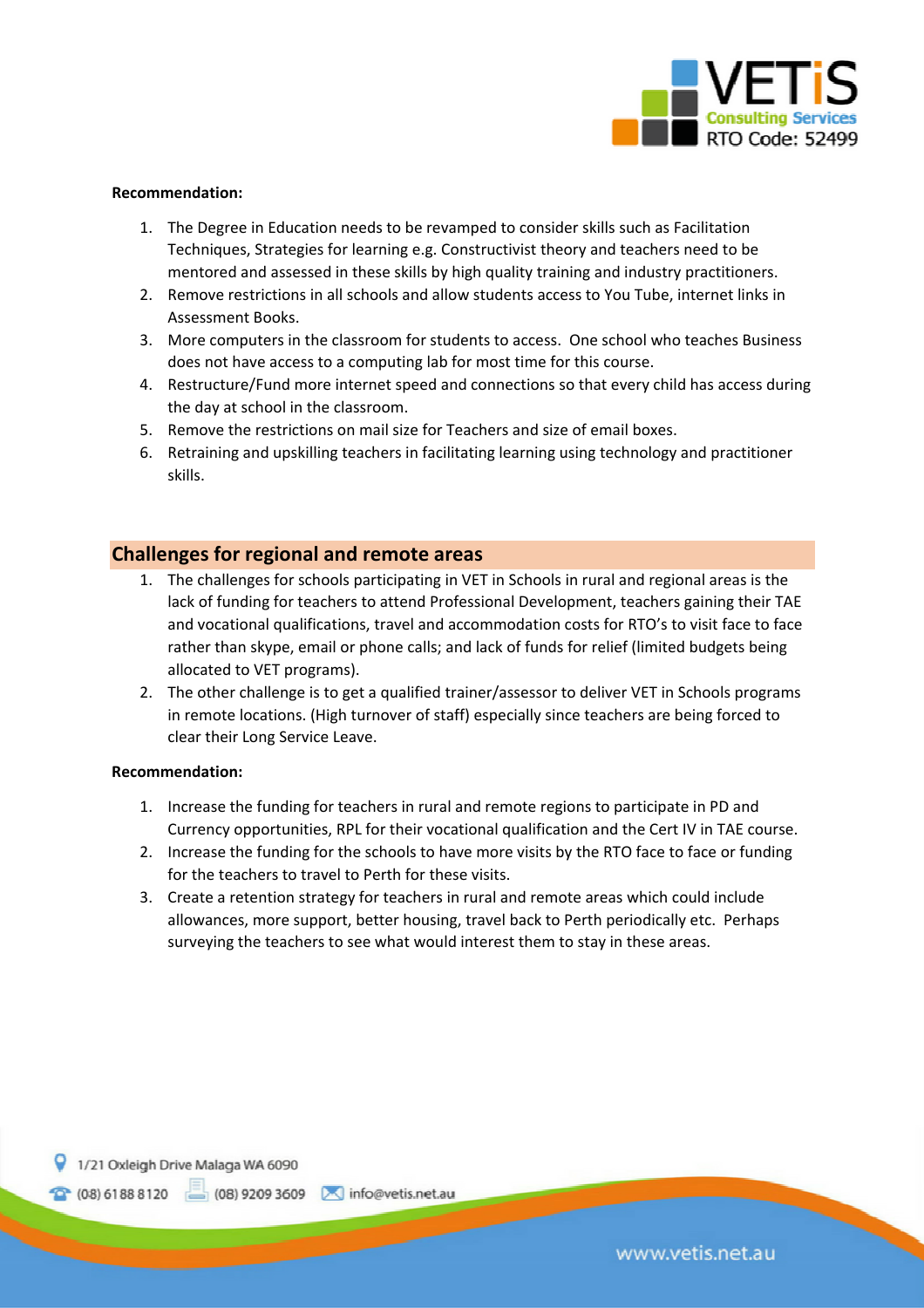

# **Other Challenges Generally**

1. In the audit of VET in Schools in 2014 by TAC, it was stated that their "key concerns were that training and assessments had been changed without agreement from the RTO, that quality assurance by RTOs was inadequate, and that teachers had difficulty maintaining vocational currency."

### **I disagree with these statements for the following reasons**:

- a. Teachers don't have difficulty maintaining vocational currency, in fact most them are very willing to do this. The issue here is that the schools will not pay for teachers in the majority of cases, to maintain their professional development or vocational currency related to the qualification they are delivering. It may be (from adhoc discussions I have had) that most funding goes to WACE programs and insufficient funds allocated to VET programs.
- b. Changing of Training and Assessments without the authority of the RTO's. whilst this does happen, this is caused by a lack of monitoring by the RTO; or a lack of provision of compliant assessments and the teacher wishing to improve these; or possibly poor training of the teacher in TAE so they do not understand the compliance requirements. At VCS, we provide all assessments that are highly compliant and teachers are monitored carefully to ensure these are being used. Some RTO's don't even visit the teachers.
- 2. **Transient nature of teachers moving from school to school.** With no centralized transfer systems, any longer, teachers seek out the best options for them which may be higher pay rate, less troublesome students or management, closer to home etc. This results in some teachers arriving at schools and on day one being told by the schools they are delivering a VET qualification. They may or may not be qualified to do so. This impacts on compliance for the RTO (if the RTO is willing to accept this risk which VCS is not).
- 3. **Another challenge that we find is the constant poor publicity of VET in Schools** usually by TAFE lecturers who purport to be industry. I personally have had experience of this when attending industry skills meetings and TAFE lecturers make unsubstantiated claims and the chairperson seems to accept these as truth! There are many teachers in these programs who are from industry and trade qualified with teaching degrees and provide a top-level program to the students.
- 4. **Work placement opportunities** whilst not all VET courses require work placements we have found that the Careers Officer or Workplace Learning Co-ordinator visit the students on work placement and are not qualified to conduct the on the job assessments as required by the training package. The trained and qualified teachers are not provided with time to visit students to complete the workplace component thus reducing the compliance of that assessment.

1/21 Oxleigh Drive Malaga WA 6090

2 (08) 6188 8120 (08) 9209 3609 \ info@vetis.net.au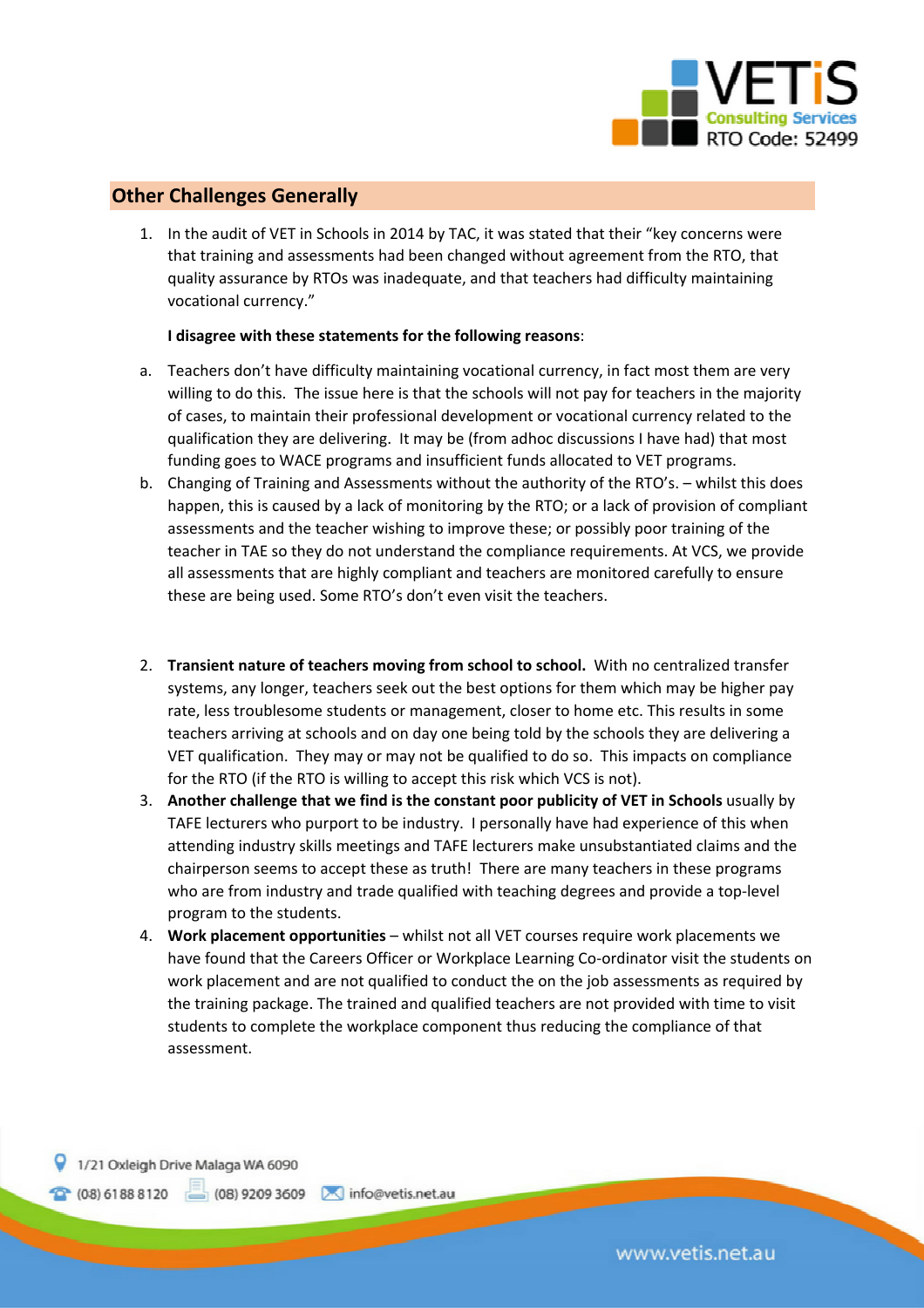

#### **Recommendation:**

1. Funds allocated to the school should be increased for VET programs and Teachers to gain their requirements for PD, Currency, RPL for vocational qualification and TAE40116 and principals be made accountable for the expenditure to ensure it did go to Vet and not infrastructure or WACE programs. The one line item budget in my opinion does not lend itself to an unbiased allocation.

When you consider the statistics in 2016, 13540 Year 12 students sat ATAR courses and of these only 7032 enrolled into University (this represents 27.6 % of the total student cohort in Year 12 who sat ATAR exams – 25441 Year 12 students). http://www.tisc.edu.au/staticfixed/statistics/application‐offer/2017‐02‐01‐foe‐by‐state.pdf

When you consider students, who completed a Certificate II or higher at school there were 13971 in Year 12. This represents 54.9% of all year 12 students.

From these statistics, you can see that Vet in Schools is very successful as compared to ATAR results at 27.6% enrolling at Uni, yet barely receives sufficient funding for teachers to get qualified.

Our estimate of the costs of training a compliant teacher and then the ongoing VET in Schools costs from the RTO per teacher/per class would be approximately \$12500 per teacher per class; plus, any consumables, equipment, textbooks, resources required.

- 2. Reinstate a centralised system for the recruitment of teachers at least 6 months in advance of the commencement of the academic year so teachers have time to get qualified.
- 3. Have a marketing campaign about the benefits of VET in Schools programs, the great job mot teachers do and the fabulous work that compliant RTO's put into place to ensure the schools remain compliant. Marketing could include past graduates who gained employment as a result.
- 4. Work placements by the qualified teacher allow more time for the teacher who is qualified to assess on the job. This could be achieved by careful scheduling of VET programs to be off the grid and one to two days per week. By providing more hours to the weekly schedule for VET will improve the quality of the graduate's outcomes.

# **Registration and ongoing monitoring of training organisations**

RTO's undergo rigorous schedule of auditing by their Registration Bodies now, it is an easy out for DOE to say that poor VET in Schools performance is because of lack of monitoring of RTO's when this is not the case i.e. lack monitoring. It might surprise the committee to learn that most RTO's are audited annually for a variety of reasons. They may fall into a Strategic Industry audit category, there may have been a complaint against them, they may be on a yearly monitoring schedule because of high risk categories set by the registering bodies. Do not audit RTO's any more than they already are. The Registering bodies have this in hand and there are systems in place if an RTO is not compliant.

9 1/21 Oxleigh Drive Malaga WA 6090<br>  $\bullet$  (08) 6188 8120  $\bullet$  (08) 9209 3609  $\bullet$  info@vetis.net.au